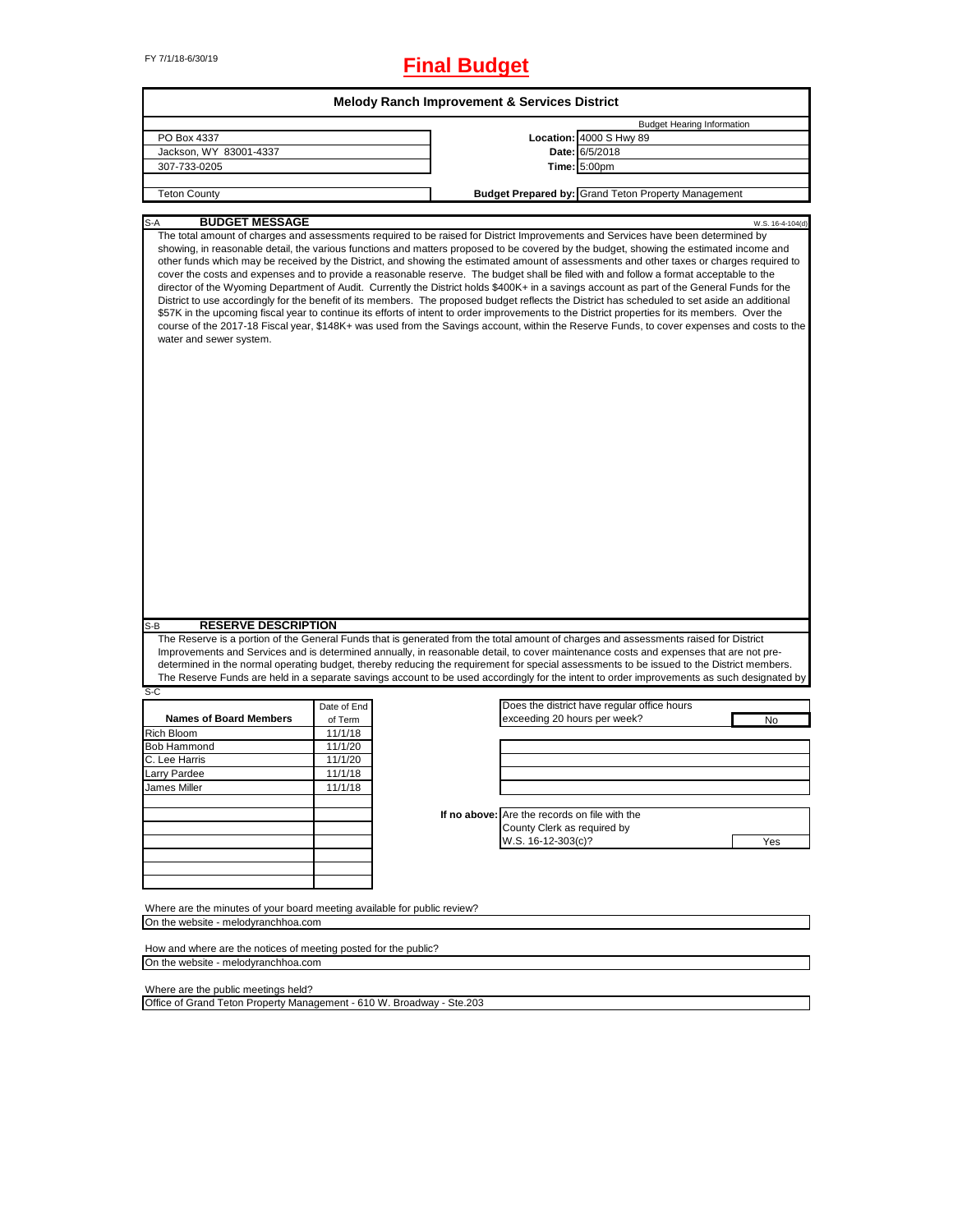## **FINAL BUDGET SUMMARY**

|       | <b>OVERVIEW</b>                                             | 2016-2017<br>Actual | 2017-2018<br>Estimated | 2018-2019<br>Proposed | <b>Final Approval</b> |
|-------|-------------------------------------------------------------|---------------------|------------------------|-----------------------|-----------------------|
| $S-1$ | <b>Total Budgeted Expenditures</b>                          | \$225,062           | \$310,951              | \$495,825             | \$495,825             |
| $S-2$ | <b>Total Principal to Pay on Debt</b>                       | \$0                 | \$0 <sub>1</sub>       | \$47,000              | \$47,000              |
| $S-3$ | <b>Total Change to Restricted Funds</b>                     | \$0                 | $-$ \$88,002           | \$57,000              | \$57,000              |
|       |                                                             |                     |                        |                       |                       |
| $S-4$ | <b>Total General Fund and Forecasted Revenues Available</b> | \$262,038           | \$326,408              | \$619,445             | \$619,445             |
|       |                                                             |                     |                        |                       |                       |
| $S-5$ | Amount requested from County Commissioners                  | \$126,609           | \$126,630              | \$163,830             | \$163,830             |
| $S-6$ | <b>Additional Funding Needed:</b>                           |                     |                        | \$0                   | \$0                   |

|        | <b>REVENUE SUMMARY</b>                       | 2016-2017 | 2017-2018 | 2018-2019                                    | Final Approval        |  |
|--------|----------------------------------------------|-----------|-----------|----------------------------------------------|-----------------------|--|
|        |                                              | Actual    | Estimated | Proposed                                     |                       |  |
|        |                                              |           |           |                                              |                       |  |
| $S-7$  | <b>Operating Revenues</b>                    | \$107,623 | \$96,480  | \$103,734                                    | \$103,734             |  |
| $S-8$  | Tax levy (From the County Treasurer)         | \$126,609 | \$126,630 | \$163,830                                    | \$163,830             |  |
| $S-9$  | <b>Government Support</b>                    | \$0       | \$0       | \$330,000                                    | \$330,000             |  |
| $S-10$ | Grants                                       | \$0       | \$75.000  | \$0                                          | \$0                   |  |
| $S-11$ | Other County Support (Not from Co. Treas.)   | \$0       | \$0       | \$0                                          | \$0                   |  |
| $S-12$ | <b>Miscellaneous</b>                         | \$508     | \$1.000   | \$1.000                                      | \$1,000               |  |
| $S-13$ | <b>Other Forecasted Revenue</b>              | \$0       | \$0       | \$0                                          | \$0                   |  |
|        |                                              |           |           |                                              |                       |  |
| $S-14$ | <b>Total Revenue</b>                         | \$234,740 | \$299,110 | \$598,564                                    | \$598,564             |  |
|        | FY 7/1/18-6/30/19                            |           |           | Melody Ranch Improvement & Services District |                       |  |
|        | <b>EXPENDITURE SUMMARY</b>                   | 2016-2017 | 2017-2018 | 2018-2019                                    | <b>Final Approval</b> |  |
|        |                                              | Actual    | Estimated | Proposed                                     |                       |  |
|        |                                              |           |           |                                              |                       |  |
| $S-15$ | <b>Capital Outlay</b>                        | \$0       | \$0       | \$0                                          | \$0                   |  |
| $S-16$ | <b>Interest and Fees On Debt</b>             | \$0       | \$0       | \$0                                          | \$0                   |  |
| $S-17$ | <b>Administration</b>                        | \$27,895  | \$30,335  | \$30,700                                     | \$30,700              |  |
| $S-18$ | <b>Operations</b>                            | \$194,692 | \$278,141 | \$462,650                                    | \$462,650             |  |
| $S-19$ | <b>Indirect Costs</b>                        | \$2,475   | \$2,475   | \$2,475                                      | \$2,475               |  |
|        |                                              |           |           |                                              |                       |  |
| $S-20$ | <b>Total Expenditures</b>                    | \$225.062 | \$310,951 | \$495,825                                    | \$495,825             |  |
|        |                                              |           |           |                                              |                       |  |
|        | <b>DEBT SUMMARY</b>                          | 2016-2017 | 2017-2018 | 2018-2019                                    | <b>Final Approval</b> |  |
|        |                                              | Actual    | Estimated | Proposed                                     |                       |  |
|        |                                              |           |           |                                              |                       |  |
| $S-21$ | <b>Principal Paid on Debt</b>                | \$0       | \$0       | \$47,000                                     | \$47,000              |  |
|        |                                              | 2016-2017 | 2017-2018 | 2018-2019                                    |                       |  |
|        | <b>CASH AND INVESTMENTS</b>                  | Actual    | Estimated | Proposed                                     | <b>Final Approval</b> |  |
|        |                                              |           |           |                                              |                       |  |
| $S-22$ | <b>TOTAL GENERAL FUNDS</b>                   | \$27,298  | \$27,298  | \$20,881                                     | \$20,881              |  |
|        |                                              |           |           |                                              |                       |  |
|        | <b>Summary of Reserve Funds</b>              |           |           |                                              |                       |  |
| $S-23$ | <b>Beginning Balance in Reserve Accounts</b> |           |           |                                              |                       |  |
| $S-24$ | a. Depreciation Reserve                      | \$0       | \$0       | \$0                                          | \$0                   |  |
| $S-25$ | b. Other Reserve                             | \$0       | \$0       | \$0                                          | \$0                   |  |
| $S-26$ | c. Emergency Reserve (Cash)                  | \$489,933 | \$489,933 | \$401,931                                    | \$401,931             |  |
|        | Total Reserves (a+b+c)                       | \$489.933 | \$489.933 | \$401.931                                    | \$401,931             |  |
| S-27   | Amount to be added                           |           |           |                                              |                       |  |
| $S-28$ | a. Depreciation Reserve                      | \$0       | \$0       | \$0                                          | \$0                   |  |
| $S-29$ | b. Other Reserve                             | \$0       | \$0       | \$0                                          | \$0                   |  |
| $S-30$ | c. Emergency Reserve (Cash)                  | \$0       | \$60,000  | \$387,000                                    | \$387,000             |  |
|        | Total to be added (a+b+c)                    | \$0       | \$60,000  | \$387,000                                    | \$387,000             |  |
|        |                                              |           |           |                                              |                       |  |

S-31 **Subtotal** \$549,933 \$788,931 \$788,931 \$788,931 **S-32 Less Total to be spent 12 and 131 and 148,002 \$330,000** \$330,000 \$330,000 \$330,000 \$330,000 \$330,000 \$330,000 \$330,000 \$330,000 \$330,000 \$330,000 \$330,000 \$330,000 \$330,000 \$330,000 \$330,000 \$330,000 \$330,000 \$ **S-33 TOTAL RESERVES AT END OF FISCAL YEAR THE SAB9,933** \$401,931 \$458,931 \$458,931 *End of Summary*

*Budget Officer / District Official (if not same as "Submitted by")*

Date adopted by Special District

Jackson, WY 83001-4337

**DISTRICT ADDRESS:** PO Box 4337 **PREPARED BY:** Grand Teton Property Management

**DISTRICT PHONE:** 307-733-0205

1/29/18 *Form approved by Wyoming Department of Audit, Public Funds Division Prepared in compliance with the Uniform Municipal Fiscal Procedures Act (W.S. 16-4-101 through 124) as it applies.*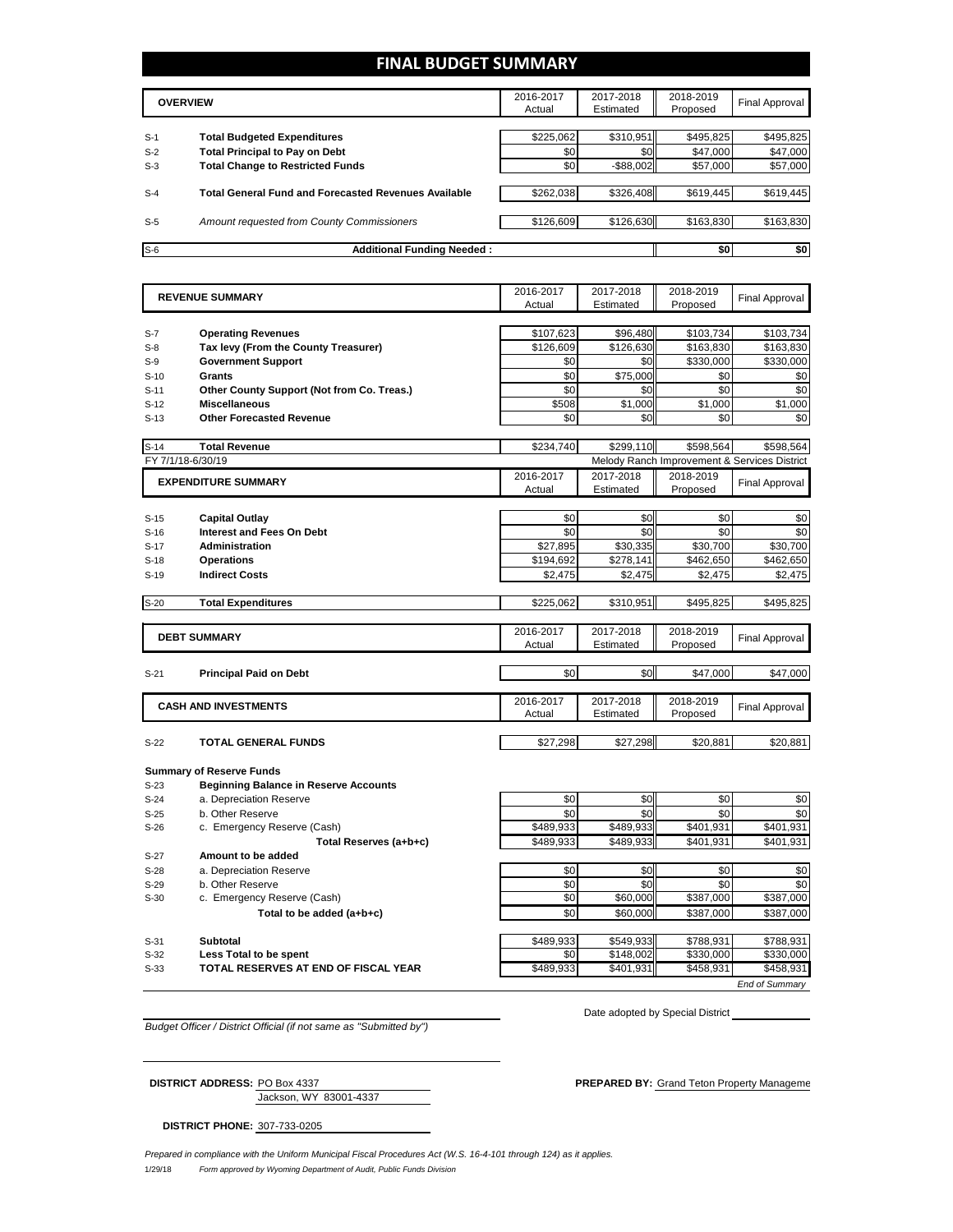## **Final Budget**

Melody Ranch Improvement & Services District **NAME OF DISTRICT/BOARD**

**FYE** 6/30/2019

|                  | NAME OF DISTRICTIBUAL                                                                  |                     |                        |                       |                       |
|------------------|----------------------------------------------------------------------------------------|---------------------|------------------------|-----------------------|-----------------------|
|                  | PROPERTY TAXES AND ASSESSMENTS                                                         |                     |                        |                       |                       |
|                  |                                                                                        | 2016-2017<br>Actual | 2017-2018<br>Estimated | 2018-2019<br>Proposed | <b>Final Approval</b> |
| $R-1$<br>$R-1.1$ | <b>Property Taxes and Assessments Received</b><br>Tax Levy (From the County Treasurer) | \$126,609           | \$126,630              | \$163,830             | \$163,830             |
| $R-1.2$          | <b>Other County Support</b>                                                            |                     |                        |                       |                       |
|                  |                                                                                        |                     |                        |                       |                       |
|                  | <b>FORECASTED REVENUE</b>                                                              |                     |                        |                       |                       |
|                  |                                                                                        |                     |                        |                       |                       |
|                  |                                                                                        | 2016-2017<br>Actual | 2017-2018<br>Estimated | 2018-2019             | <b>Final Approval</b> |
| $R-2$            | <b>Revenues from Other Governments</b>                                                 |                     |                        | Proposed              |                       |
| $R - 2.1$        | State Aid                                                                              |                     |                        | \$330,000             | \$330,000             |
| $R - 2.2$        | Additional County Aid (non-treasurer)                                                  |                     |                        |                       |                       |
| $R-2.3$          | City (or Town) Aid                                                                     |                     |                        |                       |                       |
| $R-2.4$          | Other (Specify)                                                                        |                     |                        |                       |                       |
| $R - 2.5$        | <b>Total Government Support</b>                                                        | \$0                 | \$0                    | \$330,000             | \$330,000             |
| $R-3$            | <b>Operating Revenues</b>                                                              |                     |                        |                       |                       |
| $R - 3.1$        | <b>Customer Charges</b>                                                                | \$106,998           | \$96,480               | \$103,734             | \$103,734             |
| $R - 3.2$        | Sales of Goods or Services                                                             | \$625               |                        |                       |                       |
| $R - 3.3$        | <b>Other Assessments</b>                                                               |                     |                        |                       |                       |
| $R - 3.4$        | <b>Total Operating Revenues</b>                                                        | \$107,623           | \$96,480               | \$103,734             | \$103,734             |
| $R-4$            | Grants                                                                                 |                     |                        |                       |                       |
| $R - 4.1$        | <b>Direct Federal Grants</b>                                                           |                     |                        |                       |                       |
| $R - 4.2$        | <b>Federal Grants thru State Agencies</b>                                              |                     |                        |                       |                       |
| $R - 4.3$        | <b>Grants from State Agencies</b>                                                      |                     | \$75,000               |                       |                       |
| $R - 4.4$        | <b>Total Grants</b>                                                                    | \$0                 | \$75,000               | \$0                   | \$0                   |
| $R-5$            | <b>Miscellaneous Revenue</b>                                                           |                     |                        |                       |                       |
| $R-5.1$          | Interest                                                                               | \$508               | \$1,000                | \$1,000               | \$1,000               |
| $R - 5.2$        | Other: Specify                                                                         |                     |                        |                       |                       |
| $R - 5.3$        | Other: Additional                                                                      |                     |                        |                       |                       |
| $R-5.4$          | <b>Total Miscellaneous</b>                                                             | \$508               | \$1,000                | \$1,000               | \$1,000               |
| $R-5.5$          | <b>Total Forecasted Revenue</b>                                                        | \$108,131           | \$172,480              | \$434,734             | \$434,734             |
| $R-6$            | <b>Other Forecasted Revenue</b>                                                        |                     |                        |                       |                       |
| $R - 6.1$        | a. Other past due-as estimated by Co. Treas.                                           |                     |                        |                       |                       |
| $R-6.2$          | b. Other forecasted revenue (specify):                                                 |                     |                        |                       |                       |
| $R-6.3$          |                                                                                        |                     |                        |                       |                       |
| $R-6.4$          |                                                                                        |                     |                        |                       |                       |
| $R - 6.5$        |                                                                                        |                     |                        |                       |                       |
| $R - 6.6$        | Total Other Forecasted Revenue (a+b)                                                   | \$0                 | \$0                    | \$0                   | \$0                   |
|                  |                                                                                        |                     |                        |                       |                       |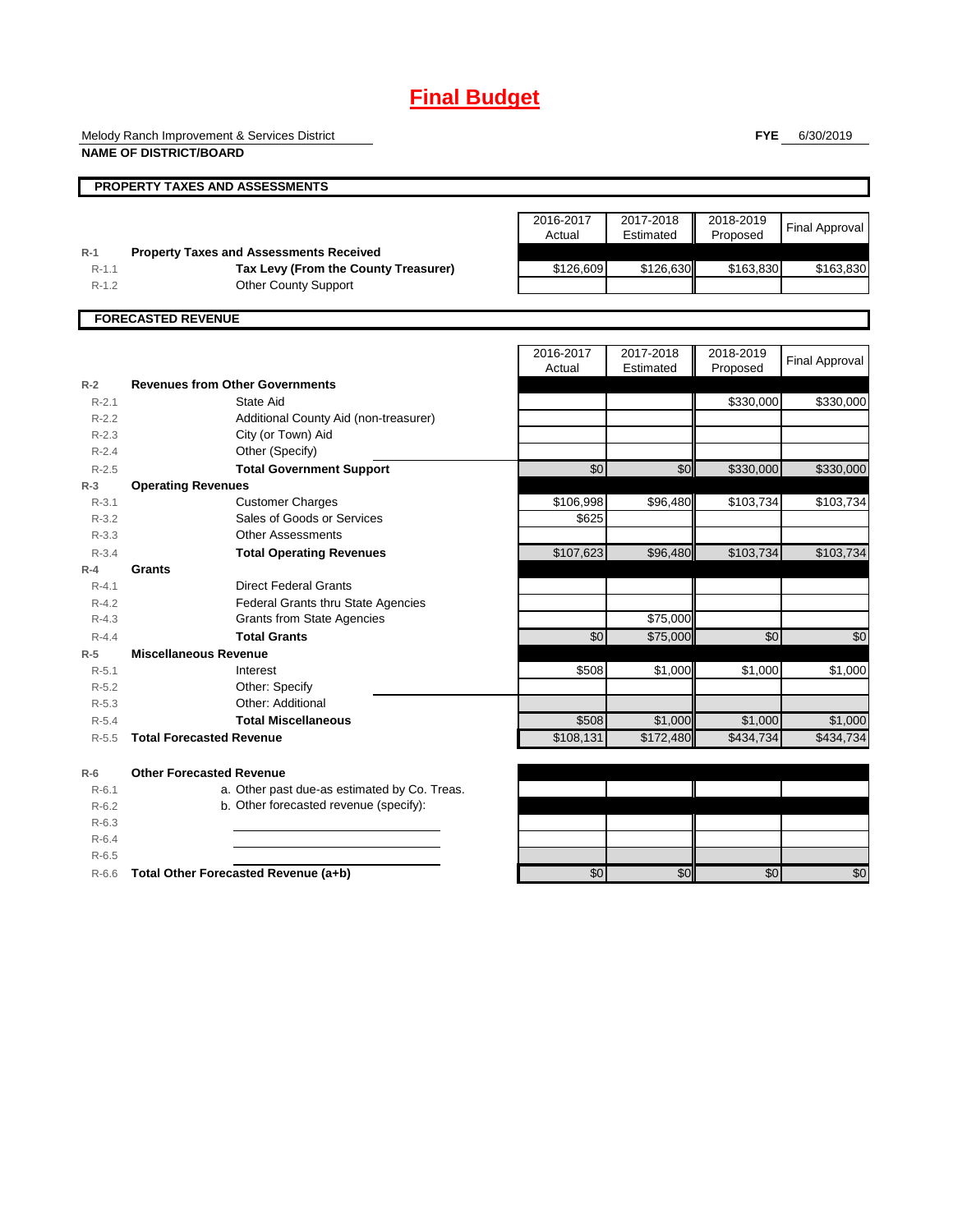## **CAPITAL OUTLAY BUDGET**

| E-1       | <b>Capital Outlay</b> |                         |
|-----------|-----------------------|-------------------------|
| $E - 1.1$ |                       | <b>Real Property</b>    |
| $F-12$    |                       | Vehicles                |
| $F-1.3$   |                       | <b>Office Equipment</b> |
| $F-14$    |                       | Other (Specify)         |
| $F-1.5$   |                       |                         |
| $F-16$    |                       |                         |
| $E - 1.7$ |                       |                         |
| $E - 1.8$ | TOTAL CAPITAL OUTLAY  |                         |

|           |                             |                      | 2016-2017<br>Actual | 2017-2018<br>Estimated | 2018-2019<br>Proposed | <b>Final Approval</b> |
|-----------|-----------------------------|----------------------|---------------------|------------------------|-----------------------|-----------------------|
|           | <b>Capital Outlay</b>       |                      |                     |                        |                       |                       |
| $E-1.1$   |                             | <b>Real Property</b> |                     |                        |                       |                       |
| $E-1.2$   |                             | Vehicles             |                     |                        |                       |                       |
| $E-1.3$   |                             | Office Equipment     |                     |                        |                       |                       |
| $E - 1.4$ |                             | Other (Specify)      |                     |                        |                       |                       |
| $E-1.5$   |                             |                      |                     |                        |                       |                       |
| $E-1.6$   |                             |                      |                     |                        |                       |                       |
| $E - 1.7$ |                             |                      |                     |                        |                       |                       |
| $E-1.8$   | <b>TOTAL CAPITAL OUTLAY</b> |                      | \$0                 | \$0                    | \$0                   | \$0                   |

### **ADMINISTRATION BUDGET**

|           |                                      |                                 | Actual   |
|-----------|--------------------------------------|---------------------------------|----------|
| $E-2$     | <b>Personnel Services</b>            |                                 |          |
| $E - 2.1$ |                                      | Administrator                   | \$21,600 |
| $E-2.2$   |                                      | Secretary                       |          |
| $E - 2.3$ |                                      | Clerical                        |          |
| $E - 2.4$ |                                      | Other (Specify)                 |          |
| $E - 2.5$ |                                      |                                 |          |
| $E - 2.6$ |                                      |                                 |          |
| $E - 2.7$ |                                      |                                 |          |
| $E-3$     | <b>Board Expenses</b>                |                                 |          |
| $E - 3.1$ |                                      | Travel                          | \$526    |
| $E - 3.2$ |                                      | Mileage                         |          |
| $E - 3.3$ |                                      | Other (Specify)                 |          |
| $E - 3.4$ |                                      |                                 |          |
| $E - 3.5$ |                                      |                                 |          |
| $E - 3.6$ |                                      |                                 |          |
| $E-4$     | <b>Contractual Services</b>          |                                 |          |
| $E - 4.1$ |                                      | Legal                           | \$1,213  |
| $E - 4.2$ |                                      | Accounting/Auditing             |          |
| $E - 4.3$ |                                      | Other (Specify)                 |          |
| $E - 4.4$ |                                      |                                 |          |
| $E-4.5$   |                                      |                                 |          |
| $E - 4.6$ |                                      |                                 |          |
| $E-5$     | <b>Other Administrative Expenses</b> |                                 |          |
| $E - 5.1$ |                                      | <b>Office Supplies</b>          | \$2,180  |
| $E - 5.2$ |                                      | Office equipment, rent & repair |          |
| $E - 5.3$ |                                      | Education                       |          |
| $E - 5.4$ |                                      | Registrations                   | \$1,000  |
| $E - 5.5$ |                                      | Other (Specify)                 |          |
| $E - 5.6$ |                                      | <b>Bank Service Charges</b>     | \$523    |
| $E - 5.7$ |                                      | Property Tax                    | \$450    |
| $E - 5.8$ |                                      | see additional details          | \$404    |
| $E-6$     | <b>TOTAL ADMINISTRATION</b>          |                                 | \$27,895 |

|           |                                      | 2016-2017 | 2017-2018 | 2018-2019 |                       |
|-----------|--------------------------------------|-----------|-----------|-----------|-----------------------|
|           |                                      | Actual    | Estimated | Proposed  | <b>Final Approval</b> |
| $E-2$     | <b>Personnel Services</b>            |           |           |           |                       |
| $E - 2.1$ | Administrator                        | \$21,600  | \$21,600  | \$21,600  | \$21,600              |
| $E - 2.2$ | Secretary                            |           |           |           |                       |
| $E - 2.3$ | Clerical                             |           |           |           |                       |
| $E - 2.4$ | Other (Specify)                      |           |           |           |                       |
| $E - 2.5$ |                                      |           |           |           |                       |
| $E - 2.6$ |                                      |           |           |           |                       |
| $E - 2.7$ |                                      |           |           |           |                       |
| $E-3$     | <b>Board Expenses</b>                |           |           |           |                       |
| $E - 3.1$ | Travel                               | \$526     |           |           |                       |
| $E - 3.2$ | Mileage                              |           |           |           |                       |
| $E - 3.3$ | Other (Specify)                      |           |           |           |                       |
| $E - 3.4$ |                                      |           |           |           |                       |
| $E - 3.5$ |                                      |           |           |           |                       |
| $E - 3.6$ |                                      |           |           |           |                       |
| $E-4$     | <b>Contractual Services</b>          |           |           |           |                       |
| $E - 4.1$ | Legal                                | \$1,213   | \$1,875   | \$2,500   | \$2,500               |
| $E - 4.2$ | Accounting/Auditing                  |           | \$750     | \$750     | \$750                 |
| $E - 4.3$ | Other (Specify)                      |           |           |           |                       |
| $E-4.4$   |                                      |           |           |           |                       |
| $E-4.5$   |                                      |           |           |           |                       |
| $E - 4.6$ |                                      |           |           |           |                       |
| $E-5$     | <b>Other Administrative Expenses</b> |           |           |           |                       |
| $E - 5.1$ | <b>Office Supplies</b>               | \$2,180   | \$1,550   | \$1,450   | \$1,450               |
| $E - 5.2$ | Office equipment, rent & repair      |           |           |           |                       |
| $E - 5.3$ | Education                            |           |           |           |                       |
| $E - 5.4$ | Registrations                        | \$1,000   | \$1,000   | \$1,000   | \$1,000               |
| $E - 5.5$ | Other (Specify)                      |           |           |           |                       |
| $E-5.6$   | <b>Bank Service Charges</b>          | \$523     | \$531     | \$600     | \$600                 |
| $E - 5.7$ | Property Tax                         | \$450     | \$450     | \$450     | \$450                 |
| $E - 5.8$ | see additional details               | \$404     | \$2,579   | \$2,350   | \$2,350               |
| $E-6$     | <b>TOTAL ADMINISTRATION</b>          | \$27,895  | \$30,335  | \$30,700  | \$30,700              |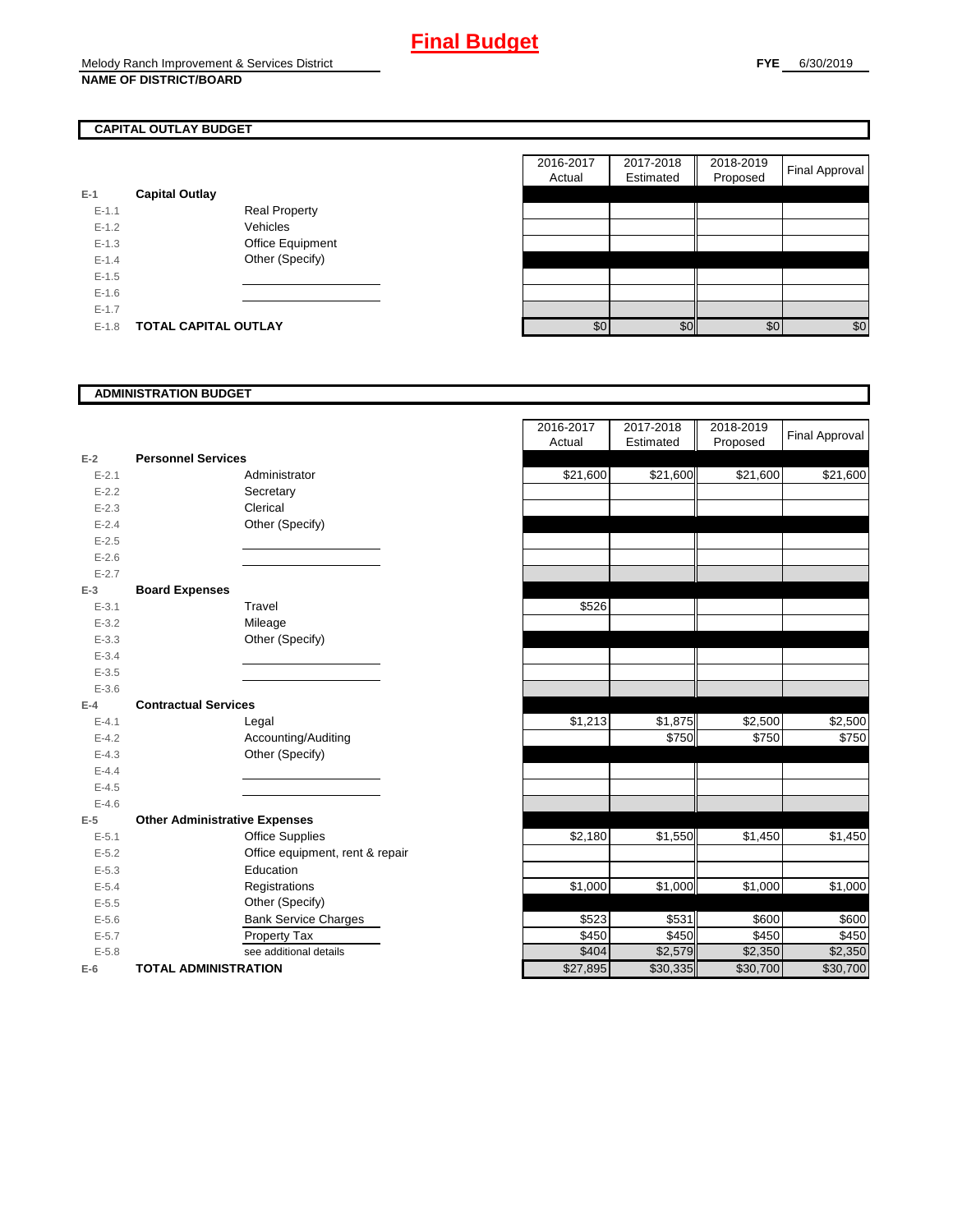## **OPERATIONS BUDGET**

| $E-7$     | <b>Personnel Services</b>              |           |           |
|-----------|----------------------------------------|-----------|-----------|
| $E - 7.1$ | Wages--Operations                      |           |           |
| $E - 7.2$ | <b>Service Contracts</b>               |           |           |
| $E - 7.3$ | Other (Specify)                        |           |           |
| $E - 7.4$ | Engineering                            | \$47,620  | \$61,257  |
| $E - 7.5$ |                                        |           |           |
| $E - 7.6$ |                                        |           |           |
| $E-8$     | <b>Travel</b>                          |           |           |
| $E - 8.1$ | Mileage                                |           |           |
| $E - 8.2$ | Other (Specify)                        |           |           |
| $E - 8.3$ |                                        |           |           |
| $E - 8.4$ |                                        |           |           |
| $E - 8.5$ |                                        |           |           |
| $E-9$     | <b>Operating supplies (List)</b>       |           |           |
| $E - 9.1$ | System Maintenance                     | \$6,573   | \$10,307  |
| $E - 9.2$ | Sewer Maintenance                      |           | \$2,000   |
| $E - 9.3$ | <b>Building Maintenance</b>            | \$110     | \$5,000   |
| $E - 9.4$ | Equipment & Repairs                    | \$375     |           |
| $E - 9.5$ |                                        |           |           |
| $E-10$    | <b>Program Services (List)</b>         |           |           |
| $E-10.1$  | <b>Street Maintenance</b>              | \$10,038  | \$17,500  |
| $E-10.2$  | Snow Removal                           | \$17,326  | \$18,500  |
| $E-10.3$  |                                        |           |           |
| $E-10.4$  |                                        |           |           |
| $E-10.5$  |                                        |           |           |
| $E-11$    | <b>Contractual Arrangements (List)</b> |           |           |
| $E-11.1$  | Valve Rplcmt - Phase 1                 | \$52,140  | \$148,002 |
| $E-11.2$  | Water Line Repair                      | \$45,064  |           |
| $E-11.3$  | Valve Rplcmt - Phase 2                 |           |           |
| $E-11.4$  |                                        |           |           |
| $E-11.5$  |                                        |           |           |
| $E-12$    | <b>Other operations (Specify)</b>      |           |           |
| $E-12.1$  | <b>Utilities</b>                       | \$14,397  | \$14,435  |
| $E-12.2$  | Alarm System                           | \$1,049   | \$1,140   |
| $E-12.3$  |                                        |           |           |
| $E-12.4$  |                                        |           |           |
| $E-12.5$  |                                        |           |           |
| $E-13$    | <b>TOTAL OPERATIONS</b>                | \$194,692 | \$278,141 |

|           |                                        | 2016-2017<br>Actual | 2017-2018<br>Estimated | 2018-2019<br>Proposed | <b>Final Approval</b> |
|-----------|----------------------------------------|---------------------|------------------------|-----------------------|-----------------------|
| $E-7$     | <b>Personnel Services</b>              |                     |                        |                       |                       |
| $E - 7.1$ | Wages--Operations                      |                     |                        |                       |                       |
| $E - 7.2$ | <b>Service Contracts</b>               |                     |                        |                       |                       |
| $E - 7.3$ | Other (Specify)                        |                     |                        |                       |                       |
| $E - 7.4$ | Engineering                            | \$47,620            | \$61,257               | \$74,500              | \$74,500              |
| $E - 7.5$ |                                        |                     |                        |                       |                       |
| $E - 7.6$ |                                        |                     |                        |                       |                       |
| E-8       | <b>Travel</b>                          |                     |                        |                       |                       |
| $E-8.1$   | Mileage                                |                     |                        |                       |                       |
| $E - 8.2$ | Other (Specify)                        |                     |                        |                       |                       |
| $E - 8.3$ |                                        |                     |                        |                       |                       |
| $E - 8.4$ |                                        |                     |                        |                       |                       |
| $E - 8.5$ |                                        |                     |                        |                       |                       |
| E-9       | <b>Operating supplies (List)</b>       |                     |                        |                       |                       |
| $E - 9.1$ | System Maintenance                     | \$6,573             | \$10,307               | \$2,500               | \$2,500               |
| $E - 9.2$ | Sewer Maintenance                      |                     | \$2,000                | \$2,000               | \$2,000               |
| $E - 9.3$ | <b>Building Maintenance</b>            | \$110               | \$5,000                | \$5,000               | \$5,000               |
| $E - 9.4$ | <b>Equipment &amp; Repairs</b>         | \$375               |                        |                       |                       |
| $E-9.5$   |                                        |                     |                        |                       |                       |
| E-10      | <b>Program Services (List)</b>         |                     |                        |                       |                       |
| $E-10.1$  | <b>Street Maintenance</b>              | \$10,038            | \$17,500               | \$13,000              | \$13,000              |
| $E-10.2$  | Snow Removal                           | \$17,326            | \$18,500               | \$18,500              | \$18,500              |
| $E-10.3$  |                                        |                     |                        |                       |                       |
| $E-10.4$  |                                        |                     |                        |                       |                       |
| $E-10.5$  |                                        |                     |                        |                       |                       |
| $E-11$    | <b>Contractual Arrangements (List)</b> |                     |                        |                       |                       |
| $E-11.1$  | Valve Rplcmt - Phase 1                 | \$52,140            | \$148,002              |                       |                       |
| $E-11.2$  | Water Line Repair                      | \$45,064            |                        |                       |                       |
| $E-11.3$  | Valve Rplcmt - Phase 2                 |                     |                        | \$330,000             | \$330,000             |
| $E-11.4$  |                                        |                     |                        |                       |                       |
| $E-11.5$  |                                        |                     |                        |                       |                       |
| $E-12$    | <b>Other operations (Specify)</b>      |                     |                        |                       |                       |
| $E-12.1$  | <b>Utilities</b>                       | \$14,397            | \$14,435               | \$15,850              | \$15,850              |
| $E-12.2$  | Alarm System                           | \$1,049             | \$1,140                | \$1,300               | \$1,300               |
| $E-12.3$  |                                        |                     |                        |                       |                       |
| $E-12.4$  |                                        |                     |                        |                       |                       |
| $E-12.5$  |                                        |                     |                        |                       |                       |
| $E-13$    | <b>TOTAL OPERATIONS</b>                | \$194,692           | \$278,141              | \$462,650             | \$462,650             |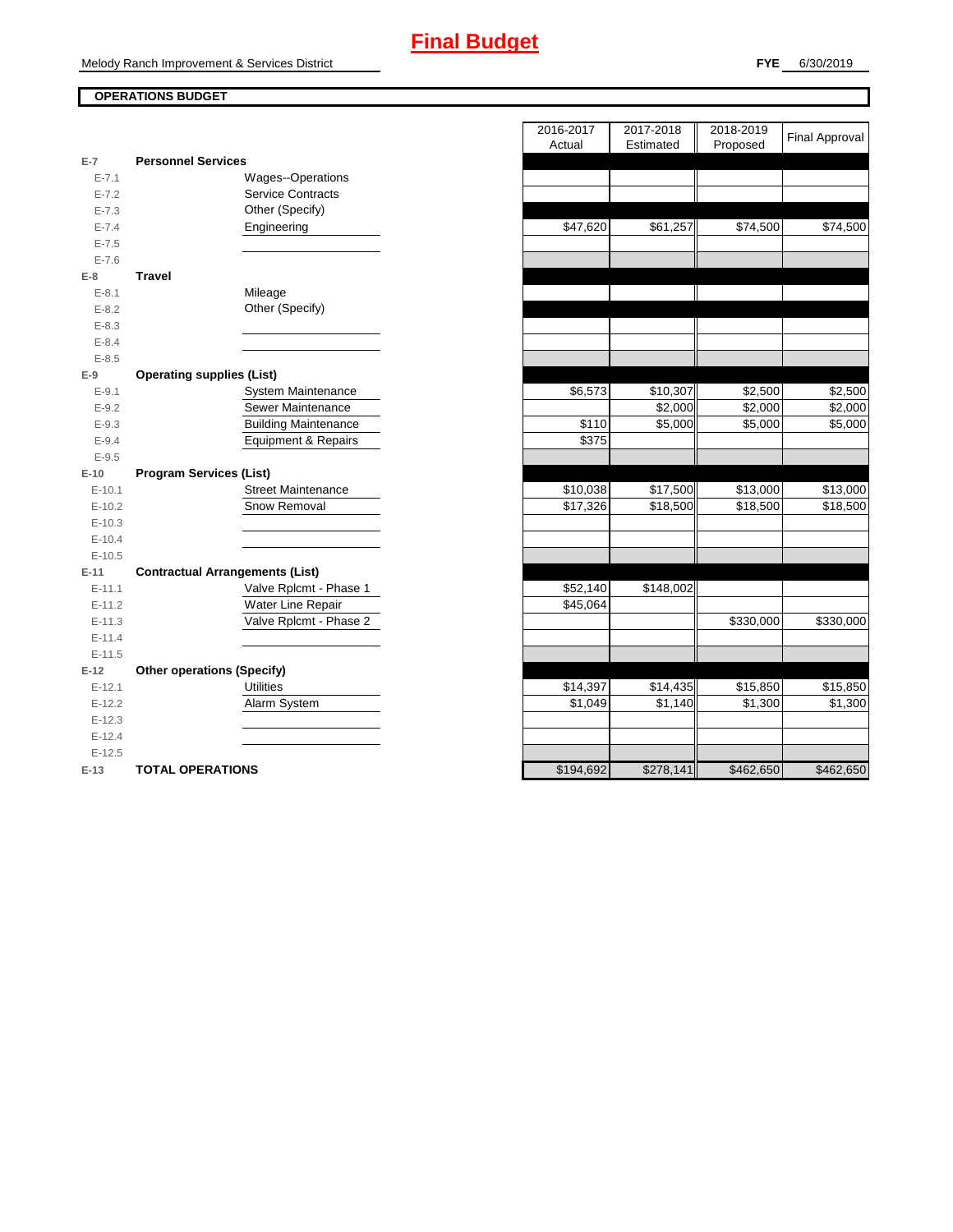## **Final Budget**

Melody Ranch Improvement & Services District

## **INDIRECT COSTS BUDGET**

| $E-14$     | Insurance                     |
|------------|-------------------------------|
| $F-141$    | Liability                     |
| $E-14.2$   | <b>Buildings and vehicles</b> |
| $F-14.3$   | Equipment                     |
| $F-144$    | Other (Specify)               |
| $E-14.5$   |                               |
| $E - 14.6$ |                               |
| $F-147$    |                               |
| E-15       | Indirect payroll costs:       |
| $E-15.1$   | FICA (Social Security) taxes  |
| $E-15.2$   | <b>Workers Compensation</b>   |
| $E-15.3$   | <b>Unemployment Taxes</b>     |
| $F-154$    | Retirement                    |
| $F-15.5$   | Health Insurance              |
| $E-15.6$   | Other (Specify)               |
| $E-15.7$   |                               |
| $E-15.8$   |                               |
| $E-15.9$   |                               |
| $E-16$     | <b>Depreciation Expenses</b>  |
| $E-17$     | <b>TOTAL INDIRECT COSTS</b>   |

|                               | 2016-2017<br>Actual | 2017-2018<br>Estimated | 2018-2019<br>Proposed | Final Approval              |
|-------------------------------|---------------------|------------------------|-----------------------|-----------------------------|
| Insurance                     |                     |                        |                       |                             |
| Liability                     | \$500               |                        | \$500                 | \$500                       |
| <b>Buildings and vehicles</b> |                     |                        |                       |                             |
| Equipment                     | \$1,975             |                        | \$1,975               | \$1,975                     |
| Other (Specify)               |                     |                        |                       |                             |
|                               |                     |                        |                       |                             |
|                               |                     |                        |                       |                             |
|                               |                     |                        |                       |                             |
| Indirect payroll costs:       |                     |                        |                       |                             |
| FICA (Social Security) taxes  |                     |                        |                       |                             |
| <b>Workers Compensation</b>   |                     |                        |                       |                             |
| <b>Unemployment Taxes</b>     |                     |                        |                       |                             |
| Retirement                    |                     |                        |                       |                             |
| <b>Health Insurance</b>       |                     |                        |                       |                             |
| Other (Specify)               |                     |                        |                       |                             |
|                               |                     |                        |                       |                             |
|                               |                     |                        |                       |                             |
|                               |                     |                        |                       |                             |
| <b>Depreciation Expenses</b>  |                     |                        |                       |                             |
| <b>TOTAL INDIRECT COSTS</b>   | \$2,475             |                        | \$2,475               | \$2,475                     |
|                               |                     |                        |                       | \$500<br>\$1,975<br>\$2,475 |

#### **DEBT SERVICE BUDGET**

|         |                           | 2016-2017 | 2017-2018 | 2018-2019 |                |
|---------|---------------------------|-----------|-----------|-----------|----------------|
|         |                           | Actual    | Estimated | Proposed  | Final Approval |
| $D-1$   | <b>Debt Service</b>       |           |           |           |                |
| $D-1.1$ | Principal                 |           |           | \$47,000  | \$47,000       |
| $D-1.2$ | Interest                  |           |           |           |                |
| $D-1.3$ | Fees                      |           |           |           |                |
| $D-2$   | <b>TOTAL DEBT SERVICE</b> | \$0       | \$0       | \$47,000  | \$47,000       |